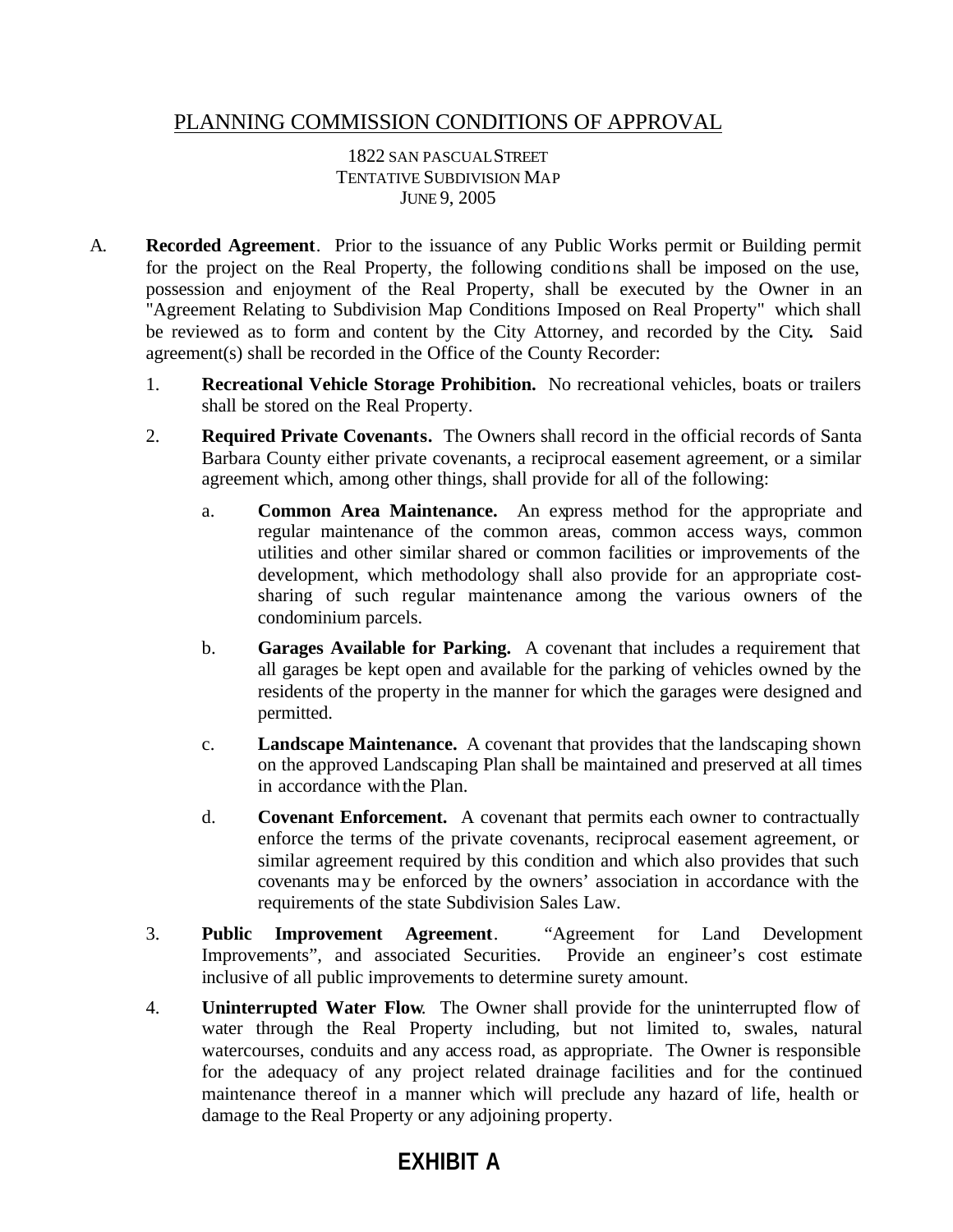- 5. **Landscape Plan Compliance**. Owner shall comply with the Landscape Plan as approved by the Architectural Board of Review (ABR). Such plan shall not be modified unless prior written approval is obtained from the ABR. The landscaping on the Real Property shall be provided and maintained in accordance with said landscape plan.
- 6. **Approved Development.** The development of the Real Property approved by Planning Commission on June 9, 2005 is limited to seven (7) residential condominiums and the improvements shown on the Tentative Subdivision Map signed by the chairman of the Planning Commission on said date and on file a the City of Santa Barbara.
- B. **Design Review**.The following is subject to the review and approval of the Architectural Board of Review (ABR):
	- 1. **Lighting**. Exterior lighting, where provided, shall be consistent with the City's Lighting Ordinance. No floodlights shall be allowed. Lighting shall be directed toward the ground.
	- 2. **Trash Enclosure Provision.** A trash enclosure *with equal and easily accessed* area for trash and recycling containers shall be provided on the Real Property and screened from view from surrounding properties and the street. Such structure shall be located at least five (5) feet from any building unless protected with fire sprinklers, with final location approved by ABR.
	- 3. **Neighborhood Compatibility**. Project modifications to improve compatibility of the scale of development with the surrounding neighborhood shall be considered. These may include but not be limited to: reduction of plate heights and modification of grading and drainage design to minimize fill of the site.
- C. **Final Map Submittal**. The Owner shall submit a Final Map to the Public Works Department acceptable for recordation. Final Map shall be recorded prior to or concurrently with an "Agreement Relating to Subdivision Map Conditions Imposed on Real Property". The Final Map shall be prepared by a licensed land surveyor or registered civil engineer in conformance with current Subdivision Map Act and in conformance with the requirements of the City Survey Control Ordinance.
- D. **Public Works Submittal Prior to Final Map Recordation.** The Owner shall submit the following or evidence of completion of the following to the Public Works Department prior to the recordation of the Final Map.
	- 1. **Water Rights Assignment.** Owner shall assign to the City of Santa Barbara the exclusive right to extract ground water from under the Real Property. This assignment of rights *does* not include a right of surface entry on or from the Real Property.
	- 2. **Maintenance Agreement.** The Owner shall record in the private Conditions, Covenants and Restrictions (CC&R's) an agreement for maintenance of the shared private driveway which shall be reviewed as to form by the City Attorney, and as to content by the Community Development Director and the Public Works Director. Said agreement shall be recorded in the office of the County Recorder.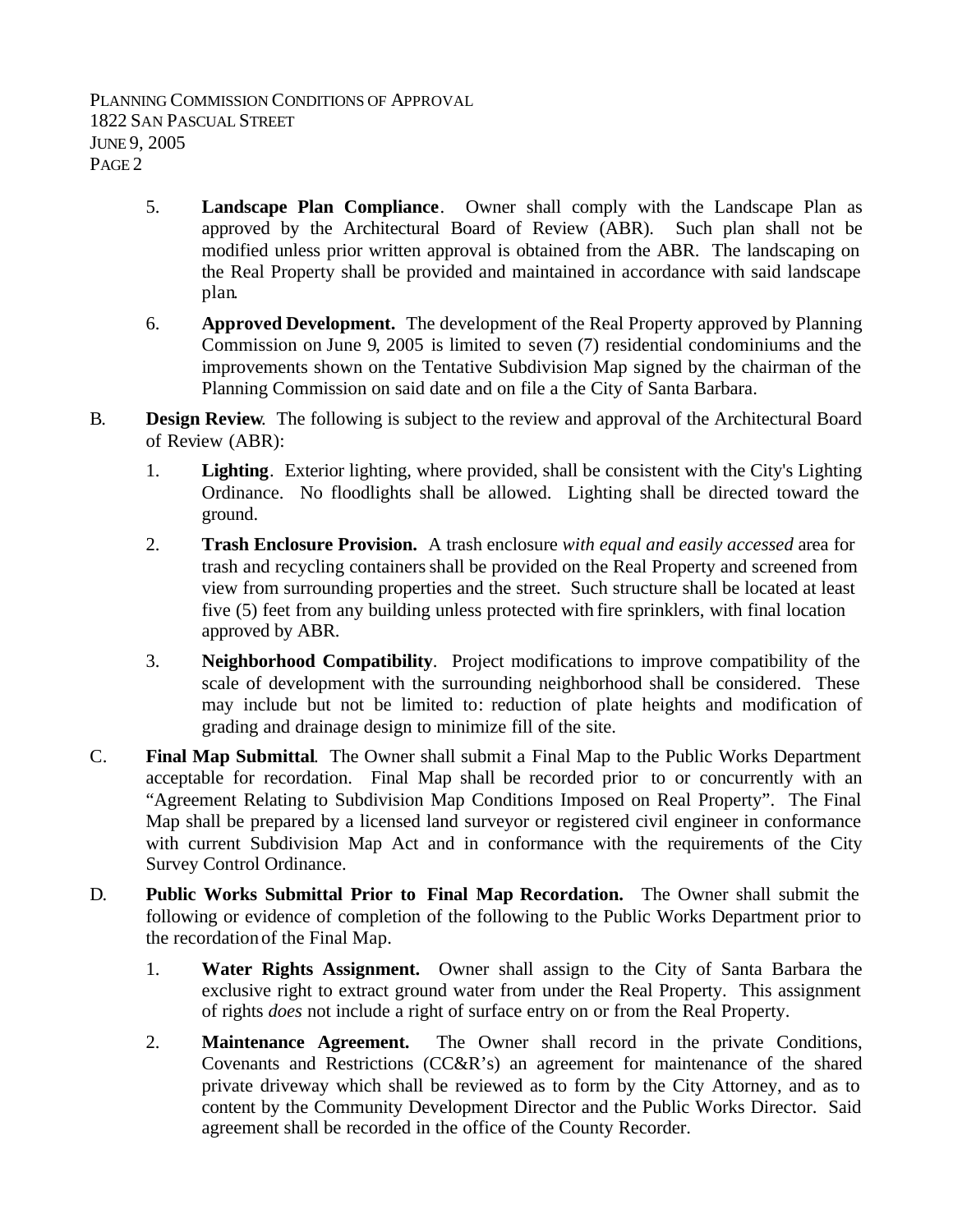PLANNING COMMISSION CONDITIONS OF APPROVAL 1822 SAN PASCUAL STREET JUNE 9, 2005 PAGE 3

- 3. **Street Improvement Plans.** The Owner shall submit building plans for construction of improvements along the subject property road frontage on San Pascual Street. *As determined by the Public Works Department, the improvements shall include new, and/or remove and replace to City standards:* sidewalk, one driveway apron modified to meet Title 24 requirements, concrete pavement on aggregate base, apply crack seal to the centerline of the street along entire subject property frontage, underground service utilities, fire service with approved backflow device, water and sewer service connection *to* City/private water and sewer mains, abandon existing sewer connection, drainage system (curb drain outlets), *supply and install* one residential standard street light(s) style determined by the Street Lighting Committee and ABR, preserve and/or reset survey monuments, 360 feet, 18" wide, 6" deep on-site biofilter/swale, street tree as approved by City arborist, tree grates, and provide adequate positive drainage from site. The building plans shall be prepared by a registered civil engineer or licensed architect and reviewed and signed by the City Engineer.
- 4. **Drainage Calculations.** Submit to the Land Development Engineer drainage calculations justifying that the existing on-site and proposed on-site drainage conveyance system adequately conveys a minimum of a 25-year storm event.
- 5. **Construction Best Management Practices.** Construction Best Management Practices Required. Construction activities shall address water quality through the use of best management practices (BMP's) as approved by the City Building Official.
- 6. **Check Valve / Anti-Backflow Device**. Provide an approved check valve or antibackflow device placed on the private property side of consumer's service pursuant to Municipal Code Section 14.20.120 and Public Works Construction Standard Detail 5- 009.0
- E. **Building Permit Plan Require ments.** The following requirements shall be incorporated into the construction plans submitted to the Building and Safety Division with applications for building permits. All of these construction requirements shall be carried out in the field and completed prior to the issuance of a Certificate of Occupancy:
	- 1. **Unanticipated Archaeological Resources.** Prior to the removal of any vegetation or paving, or any demolition, trenching or grading, contractors and construction personnel shall be alerted to the possibility of uncovering unanticipated subsurface archaeological features or artifacts associated with past human occupation of the parcel. If such archaeological resources are encountered or suspected, work shall be halted immediately, the City Environmental Analyst shall be notified and an archaeologist from the most current City Qualified Archaeologists List shall be retained by Owner. The latter shall be employed to assess the nature, extent and significance of any discoveries and to develop appropriate management recommendations for archaeological resource treatment, which may include, but are not limited to, redirection of grading and/or excavation activities, consultation and/or monitoring with a Barbareño Chumash representative from the most current Cty qualified Barbareño Chumash Site Monitors List, preparation and implementation of a Phase III Archaeological Resources Report in accordance with the City Master Environmental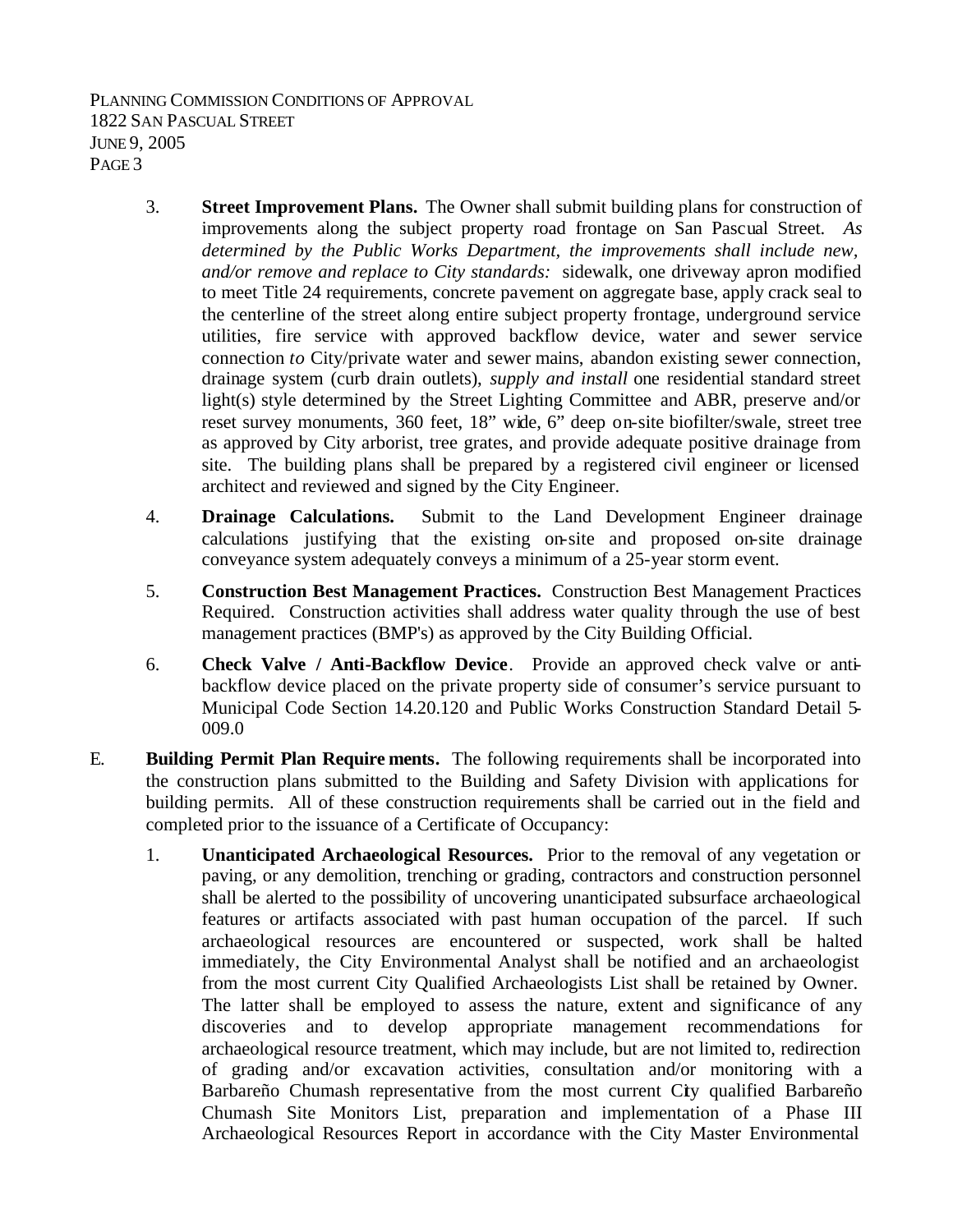Assessment Guidelines for Assessment of Archaeological Resources and Historic Structures and Sites, etc.

- a. If the discovery consists of possible human remains, the Santa Barbara County Coroner shall be contacted immediately. If the Coroner determines that the remains are Native American, the Coroner shall contact the California Native American Heritage Commission. A Barbareño Chumash representative from the most current City Qualified Barbareño Chumash Site Monitors List shall be retained to monitor all further subsurface disturbance in the area of the find. Work in the area may only proceed after the Environmental Analyst grants authorization.
- b. If the discovery consists of possible prehistoric or Native American artifacts or materials, a Barbareño Chumash representative from the most current City Qualified Barbareño Chumash Site Monitors List shall be retained to monitor all further subsurface disturbance in the area of the find.
- 2. **Water Conservation Devices.** All plumbing fixtures shall be water-conserving devices in new construction, pursuant to Santa Barbara Municipal Code Section 14.20.020, Water Saving Devices, subject to the approval of the Water Resources Management Staff.
- 3. **Demolition/Construction Materials Recycling.** Recycling and/or reuse of demolition/construction materials shall be carried out and containers shall be provided on site for that purpose in order to minimize construction-generated waste conveyed to the landfill.
- 4. **Construction-Related Truck Trips.** Construction-related truck trips shall not be scheduled during peak hours (7:00 a.m. to 9:00 a.m. and 4:00 p.m. to 6:00 p.m.) to help reduce truck traffic on adjacent streets and roadways.
- 5. **Haul Routes.** The haul route(s) for all construction-related trucks, three tons or more, entering or exiting the site, shall be approved by the Transportation Operations Manager.
- 6. **Construction Hours.** Construction (including preparation for construction work) is prohibited before 8:00 a.m. and after 5:00 p.m. Monday through Friday, and all day on Saturdays, Sundays and holidays observed by the City of Santa Barbara as shown below:

| New Year's Day                | January $1^{st*}$                   |  |
|-------------------------------|-------------------------------------|--|
| Martin Luther King's Birthday | 3 <sup>rd</sup> Monday in January   |  |
| Presidents' Day               | 3 <sup>rd</sup> Monday in February  |  |
| Memorial Day                  | Last Monday in May                  |  |
| Independence Day              | July $4^{th}$ *                     |  |
| Labor Day                     | 1 <sup>st</sup> Monday in September |  |
| Thanksgiving Day              | $4th$ Thursday in November          |  |
| Following Thanksgiving Day    | Friday following Thanksgiving Day   |  |
| Christmas Day                 | December $25^{\text{th} *}$         |  |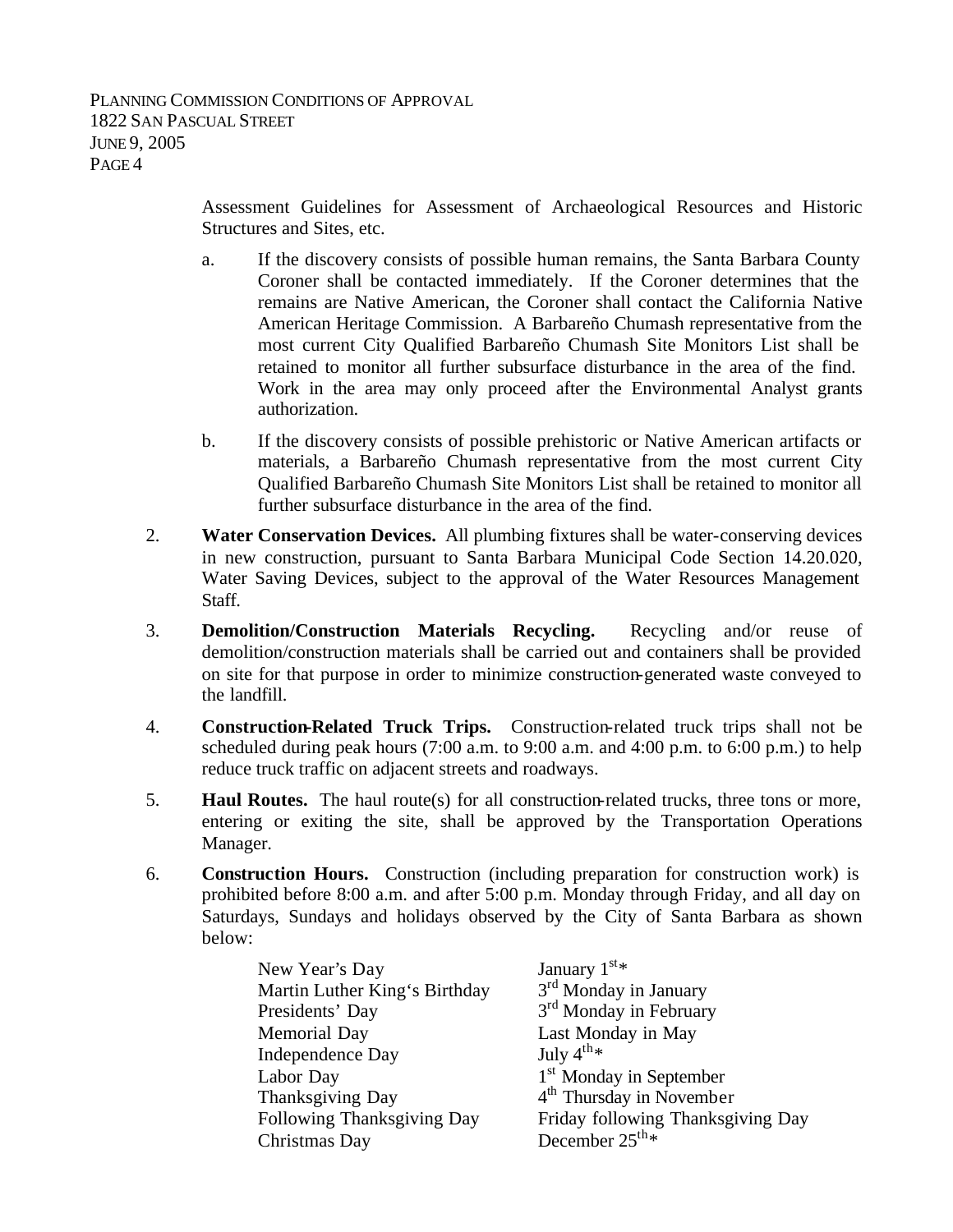\*When a holiday falls on a Saturday or Sunday, the preceding Friday or following Monday, respectively, shall be observed as a legal holiday.

- 7. **Construction Parking/Storage.** Construction parking and storage shall be provided as follows:
	- a. During construction, free parking spaces for construction workers shall be provided on-site or off-site in a location subject to the approval of the Streets, Parking, and Transportation Operations Manager.
	- b. On-site or off-site storage shall be provided for construction materials and equipment.
	- c. Storage of construction materials within the public right-of-way is prohibited.
	- d. Free off-site parking for construction workers and off-site storage for materials and equipment shall be provided (during phases of the construction when it cannot be accommodated on-site). The location of this off-site area shall be subject to the approval of the Community Development Director.
- 8. **Water Sprinkling During Grading.** During site grading and transportation of fill materials, regular water sprinkling shall occur using reclaimed water whenever the Public Works Director determines that it is reasonably available. During clearing, grading, earth moving or excavation, sufficient quantities of water, through use of either water trucks or sprinkler systems, shall be applied to prevent dust from leaving the site. Each day, after construction activities cease, the entire area of disturbed soil shall be sufficiently moistened to create a crust.

Throughout construction, water trucks or sprinkler systems shall also be used to keep all areas of vehicle movement damp enough to prevent dust raised from leaving the site. At a minimum, this will include wetting down such areas in the late morning and after work is completed for the day. Increased watering frequency will be required whenever the wind speed exceeds 15 mph.

- 9. **Covered Truck Loads.** Trucks transporting fill material to and from the site shall be covered from the point of origin.
- 10. **Expeditious Paving.** All roadways, driveways, sidewalks, etc., shall be paved as soon as possible. Additionally, building pads shall be laid as soon as possible after grading unless seeding or soil binders are used.
- 11. **Construction Contact Sign.** Immediately after building permit issuance, signage shall be posted at the points of entry to the site that list the contractor(s) name, contractor(s) telephone number, work hours and site rules to assist Building Inspectors and Police Officers in the enforcement of the conditions of approval.
- 12. **Construction Equipment Maintenance.** All construction equipment, including trucks, shall be professionally maintained and fitted with standard manufacturers' muffler and silencing devices, and shall be maintained in tune to minimize pollutant emissions.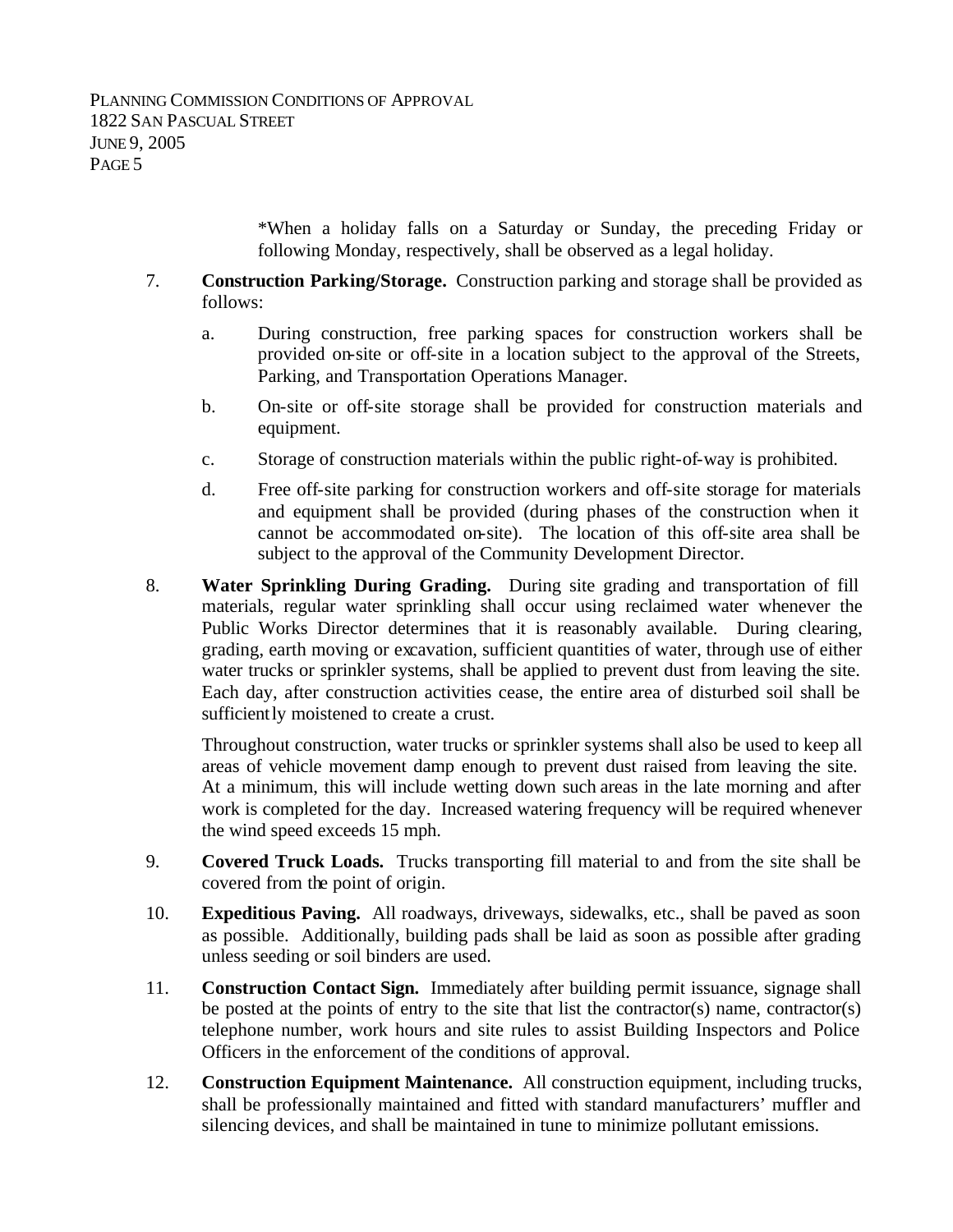13. **Conditions on Plans/Signatures.** All Planning Commission Conditions of Approval shall be provided on a full size drawing sheet as part of the drawing sets. A statement shall also be placed on the above sheet as follows: The undersigned have read and understand the above conditions, and agree to abide by any and all conditions which is their usual and customary responsibility to perform, and which are within their authority to perform.

Signed:

| <b>Property Owner</b> |      | Date        |
|-----------------------|------|-------------|
|                       |      |             |
| Contractor            | Date | License No. |
|                       |      |             |
| Architect             | Date | License No. |
|                       |      |             |
| Engineer              | Date | License No. |

- F. **Prior to Certificate of Occupancy.** Prior to issuance of the Certificate of Occupancy, the Owner of the Real Property shall complete the following:
	- 1. **Repair Damaged Public Improvements**. Repair any damaged public improvements (curbs, gutters, sidewalks, etc.) subject to the review and approval of the Public Works Department. Where tree roots are the cause of the damage, the roots shall be pruned under the direction of the City Arborist.
	- 2. **Complete Public Improvements**. Complete public improvements as shown on the building plans.
- G. **Litigation Indemnification Agreement**. In the event the Planning Commission approval of the Project is appealed to the City Council, Applicant/Owner hereby agrees to defend the City, its officers, employees, agents, consultants and independent contractors ("City's Agents") from any third party legal challenge to the City Council's denial of the appeal and approval of the Project, including, but not limited to, challenges filed pursuant to the California Environmental Quality Act (collectively "Claims"). Applicant/Owner further agrees to indemnify and hold harmless the City and the City's Agents from any award of attorney fees or court costs made in connection with any Claim.

Applicant/owner shall execute a written agreement, in a form approved by the City Attorney, evidencing the foregoing commitments of defense and indemnification within thirty (30) days of the City Council denial of the appeal and approval of the Project. These commitments of defense and indemnification are material conditions of the approval of the Project. If Applicant/Owner fails to execute the required defense and indemnification agreement within the time allotted, the Project approval shall become null and void absent subsequent acceptance of the agreement by the City, which acceptance shall be within the City's sole and absolute discretion. Nothing contained in this condition shall prevent the City or the City's Agents from independently defending any Claim. If the City or the City's Agents decide to independently